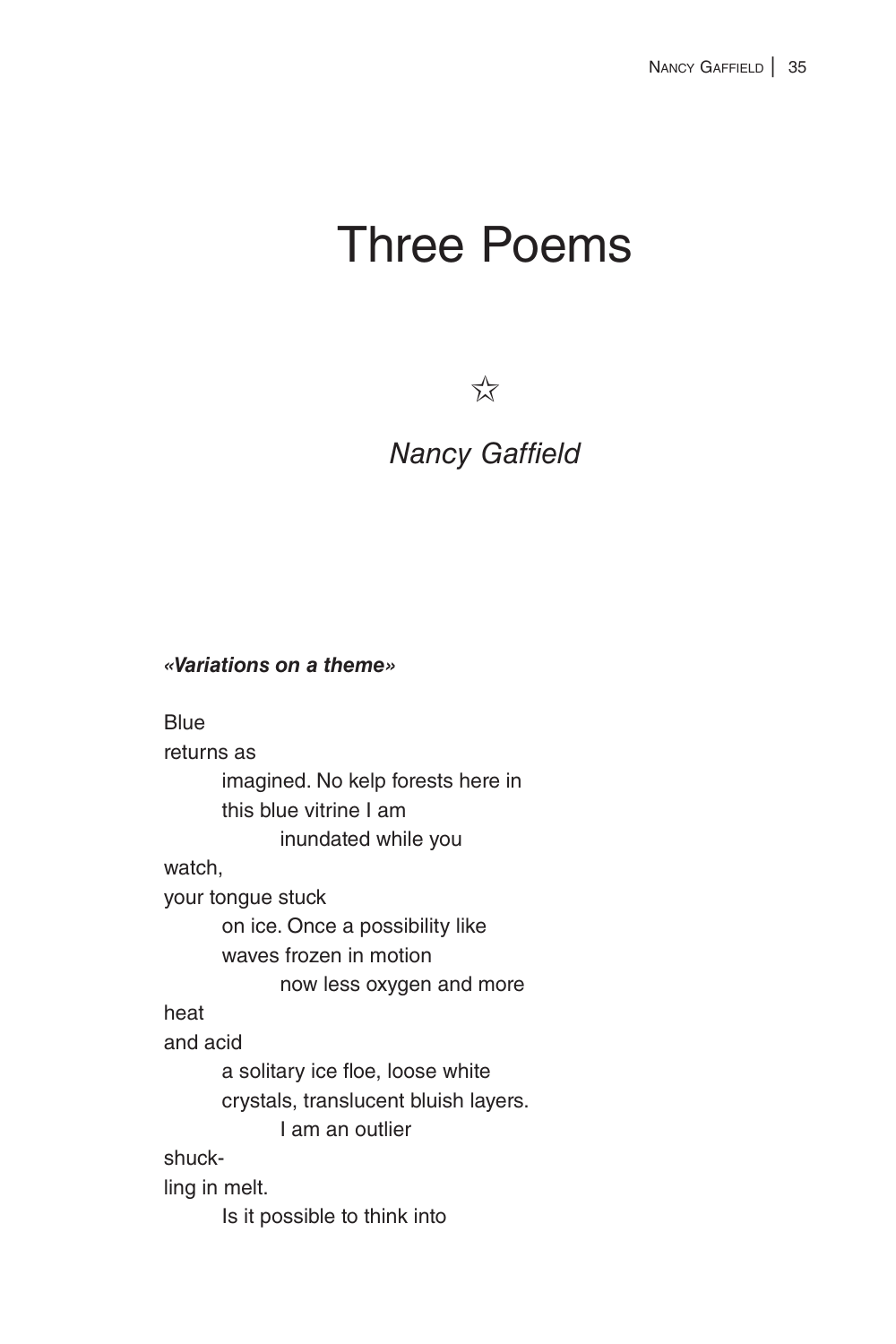|              | the future? Runways underwater                |  |  |  |
|--------------|-----------------------------------------------|--|--|--|
|              | ghosts of planes submerged                    |  |  |  |
| in           |                                               |  |  |  |
|              | duck-egg blue                                 |  |  |  |
|              | all the ash filtered out like the flashes     |  |  |  |
|              | of colour you saw in the detritus             |  |  |  |
|              | of the Grindelwald                            |  |  |  |
| ice          |                                               |  |  |  |
| once sent to |                                               |  |  |  |
|              | Paris for fashionable cocktails but           |  |  |  |
|              | the glaciers declined. The Arctic is          |  |  |  |
|              | unravelling, roads buckle                     |  |  |  |
| the          |                                               |  |  |  |
| house is     |                                               |  |  |  |
|              | sinking. How blue is my canvas                |  |  |  |
|              | layered with broken glass and scattered       |  |  |  |
|              | light, the point of brink.                    |  |  |  |
| <b>Blue</b>  |                                               |  |  |  |
| a single     |                                               |  |  |  |
|              | syllable blown into the air, morning-         |  |  |  |
|              | glory blue, orgone energy blue, gestures from |  |  |  |
|              | the dolour of deep ice.                       |  |  |  |

(«Variations on a theme» *is subtitled 'Splintered Ice No. 2', painted by the Cornish artist Wilhelmina Barns-Graham. By forging different phenomena into a kind of unity, the poem seeks to create the same kind of unity as the painting through patterning. The form is thus a key element here.*)

#### *«Heiliger Dankgesang»*

when no cure exists there are notes and poems for the slow drawing down just these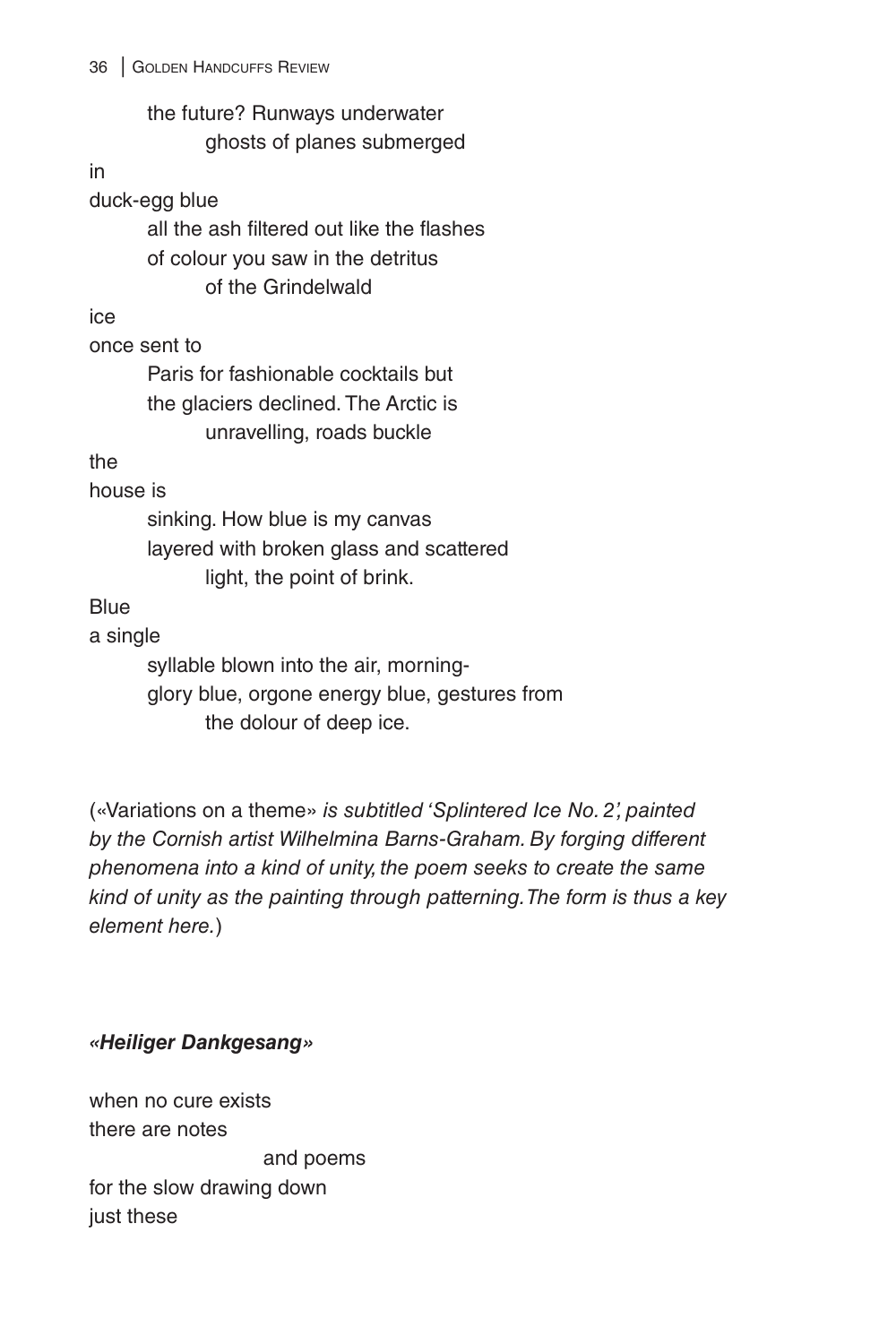### notes and words in a minor key charms

earth-noise earth-rooted threnody implace me where the cello's seductive syntax bends like a sentence the simple trick of dissonance up an octave until thin strands of glass quiver

today's freezing rain thrums in a key I cannot hear sets my heart to breaking strip it down eight notes become five five become three now reduce it to two one  $\lceil$   $\rceil$ 

> exhalation of ancient yews in the Lydian mode life breathes down to the point of dissolve still I persevere can't let it go

when the flower blooms the sepal opens forsythia corresponds ambiguity soft to the core separate the cellulose from the wood work with the pulp of trills | syncopations | harmonies against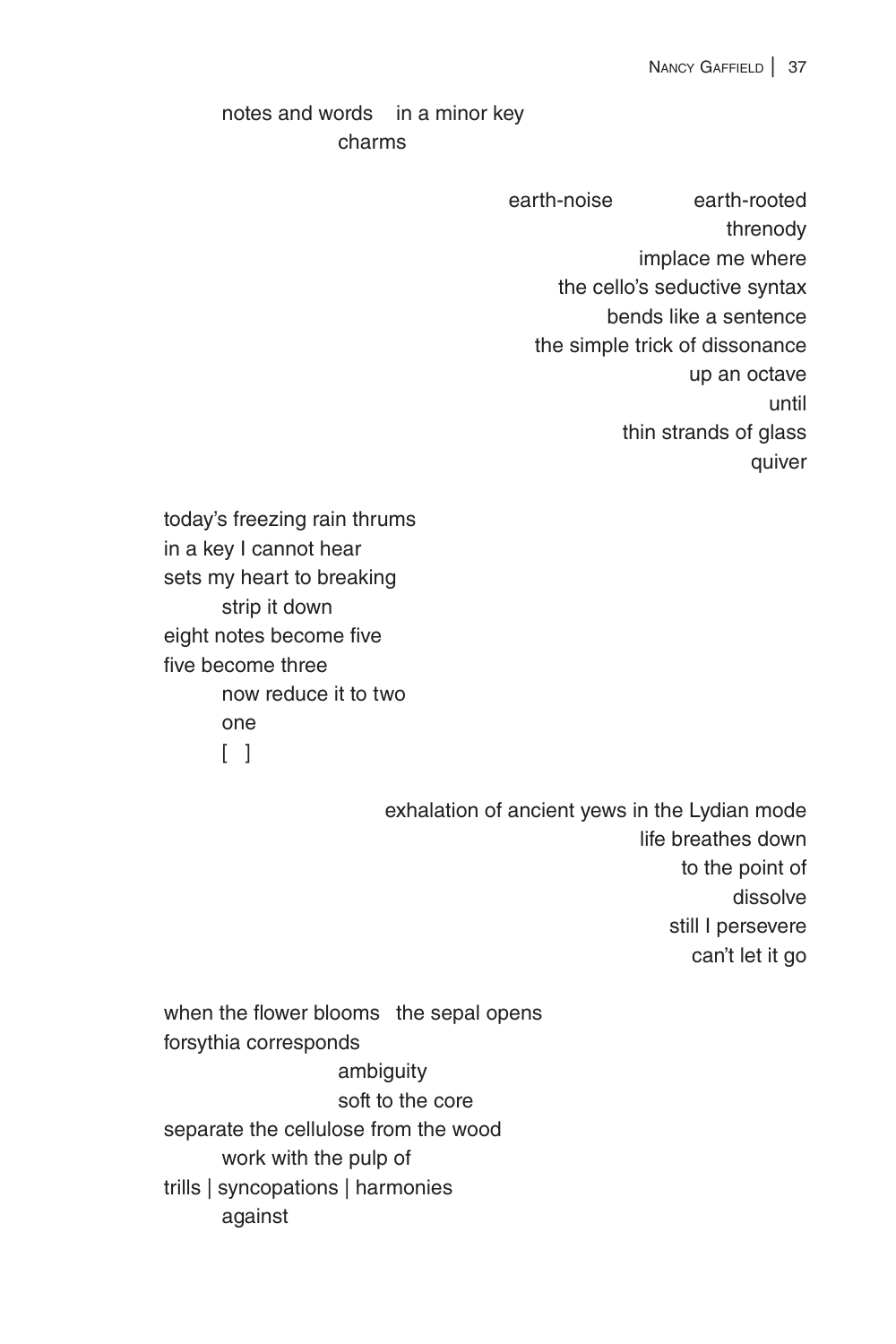the immense terrible silence conflicting currents meet in the vortex the roundness of sound spinning slow | fast | slow | fast | slow beyond the range of illness beyond the yawning tombstones their names buffered by time and lichen

> it's harder to live as twilight scythes a snow-covered landscape walled up in winter the notes reduce from *f* to *e e* comes on

suppose you could step out into the night sky fly stowaway with the Perseids bathe the hemispheres with stardust the notes sustain

 how we swam in their saline chords

(*«Heiliger Dankgesang» or 'Holy Song of Thanksgiving' is Beethoven's third movement of Opus 132 String Quartet, written when he was recovering from a near fatal illness. The poem attempts to borrow aspects of Beethoven's compositional procedure*.)

#### *«Lepanto»*

bawling fleet flock cruel lottery horned minotaur fair hair / breast the spine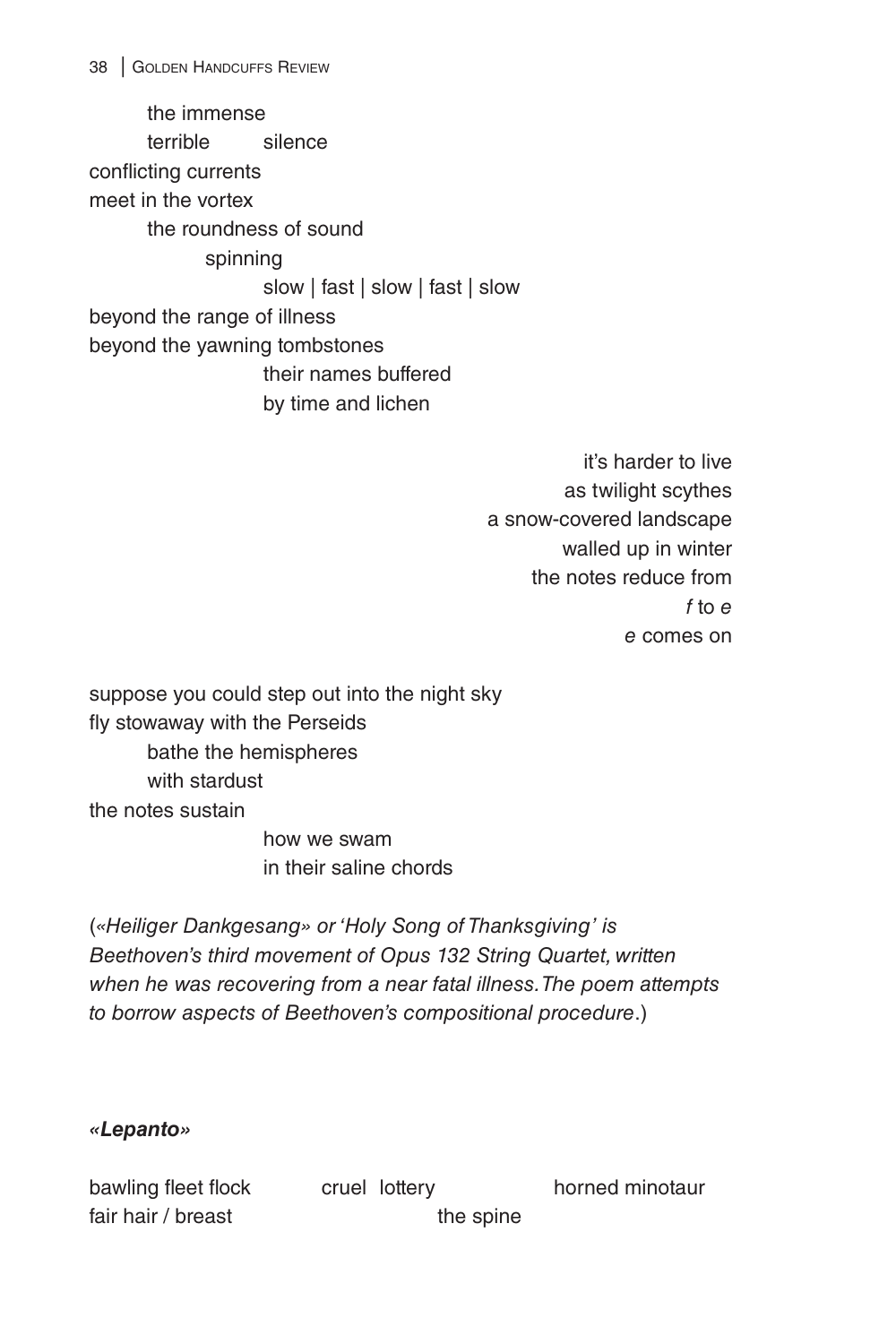| trembles<br>unravelled grief                                             |                   |                       |                                      |
|--------------------------------------------------------------------------|-------------------|-----------------------|--------------------------------------|
|                                                                          |                   |                       | Apollo pulls back the spurs          |
| the frenzy<br>stops                                                      |                   |                       |                                      |
| deep gloom-grove                                                         |                   |                       |                                      |
| Stygian marsh                                                            |                   |                       | Styx playing a tune                  |
|                                                                          | they flit         | through               |                                      |
|                                                                          |                   |                       | lightning                            |
| where gold shone<br>wash it                                              | a glittering twig |                       |                                      |
| anoint it                                                                |                   |                       |                                      |
|                                                                          |                   |                       | [wailing                             |
| raise the body<br>torch it                                               |                   |                       | blood in bowls                       |
| to smote                                                                 |                   |                       |                                      |
| a lamb                                                                   |                   |                       |                                      |
| entrails on flames                                                       |                   |                       |                                      |
| hubbub wanders the riverbank                                             |                   |                       | <b>BASTARDS</b>                      |
| no pilot to steer the tiller                                             |                   |                       | I swam the place of shadows<br>[Dido |
| wandering                                                                |                   |                       |                                      |
| crying                                                                   | O<br>pen          |                       |                                      |
| wound                                                                    |                   |                       |                                      |
| our awful horse fucked                                                   |                   |                       |                                      |
|                                                                          |                   | snakes / gates / maws | O blessed grove                      |
| girdled groan                                                            |                   |                       |                                      |
| some happy shades picnicking<br>for mother and country<br>the field hums |                   |                       |                                      |
| drunk                                                                    | on forgetfulness  |                       |                                      |
| the sea's marbled surface                                                |                   |                       |                                      |
| stuff hardens                                                            |                   | a mound / a crowd     |                                      |